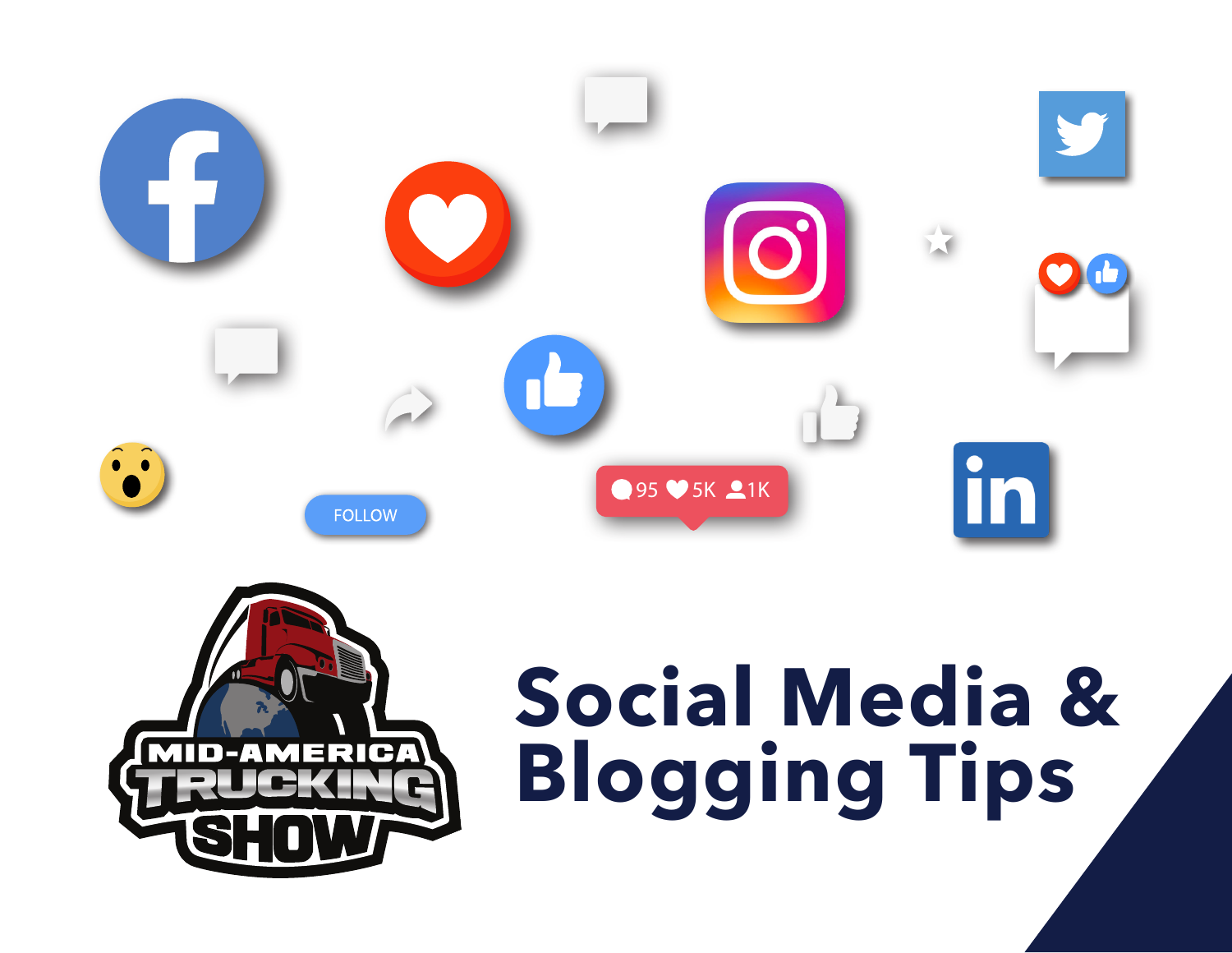

# **Social Media & Blogging Tips**

It's time to let your colleagues and customers know that registration for MATS®— the world's largest annual trucking show — is now open!

With MATS 50th firmly set for 2022 there is a lot to be excited about. We encourage you to use this cheat sheet, in conjunction with our graphics, and email templates, to show everyone why it's time to be back in person at MATS 2022!

#### **KEY DETAILS Date and location:**

March 24-26, 2022 | MATS 2022 Louisville, KY - Kentucky Expo Center

#### **Official website:**

[www.truckingshow.com](http://www.truckingshow.com )

#### **Event overview:**

As the world's largest and longest running annual trucking event, MATS is the place to experience everything from new technologies to networking with industry thought leaders. This is where the industry's largest brands and budding startups do business, form partnerships and make meaningful connections. It's time to get back to business.

#### **Official MATS Social Media Channels:**

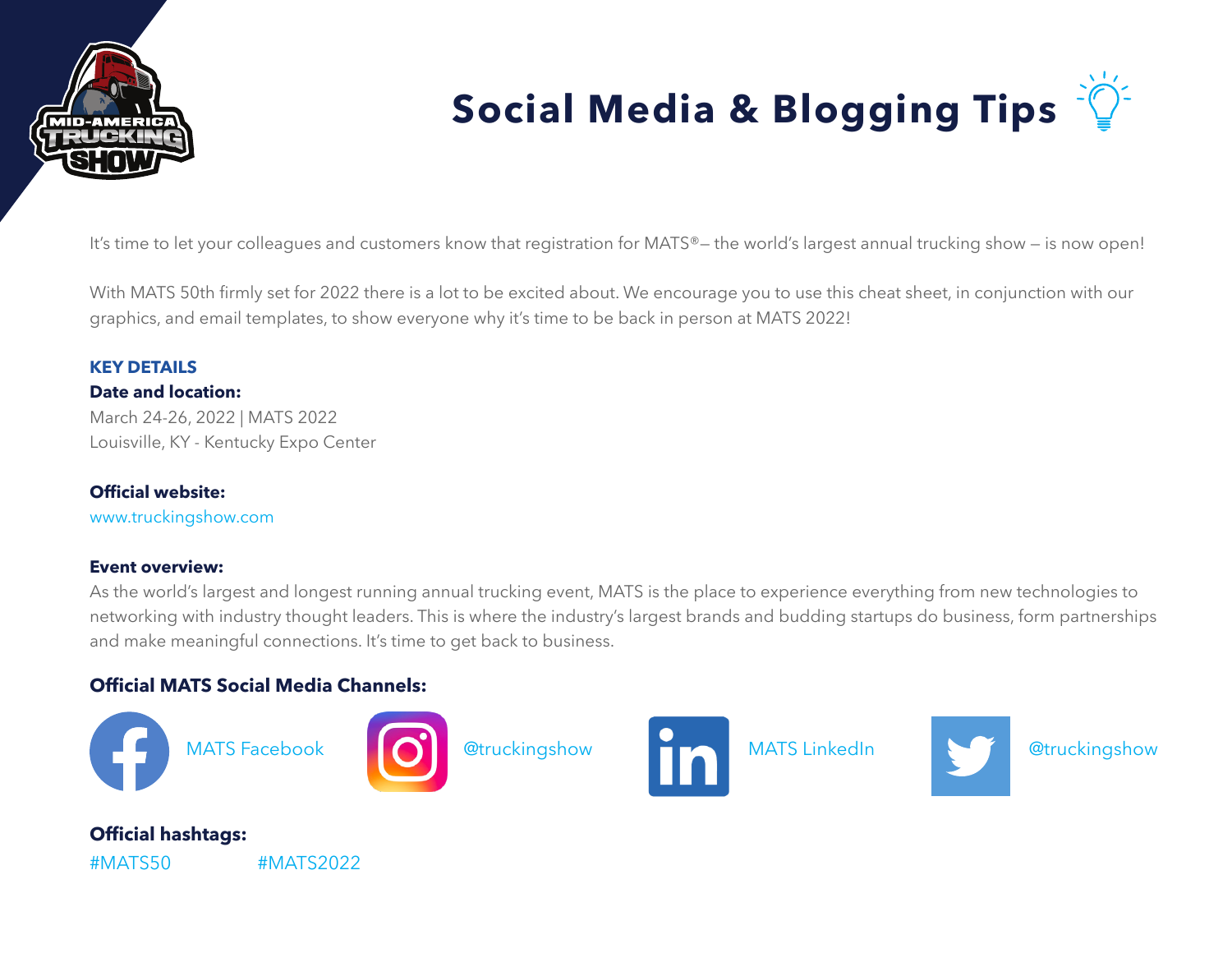

## **Social Media & Blogging Tips**

#### **SOCIAL MEDIA TIPS**

#### **1. Stand Out**

Differentiate yourself by touting product benefits rather than product features. In other words, make it less about you and more about them. Creating genuine connections with your audience will result in increased engagement – online and in-person. Use social media to:

- Invite attendees to engage directly with subject matter experts
- Establish yourself as a content resource that offers solutions to widespread challenges and pain points
- Create a sense of community by connecting customers through knowledge exchanges (live or virtually)

#### **2. Know Your Audience to Grow Your Audience**

While going global with the official MATS hashtag is a great way to bring attention to your brand, staying relevant is critical. Spend time researching and following trending industry hashtags and include them each time you post.

#### **3. Be Intentional Not Impulsive**

Regardless of industry, creating a comprehensive event experience will help control post-event narratives. Meaningful dialogue — onsite or online — means the difference between becoming a trusted resource versus just another sales pitch. And a stimulated audience is more likely to repost your social content or create new content mentioning your brand. When creating your MATS strategy, take your social media strategy into account by asking yourself:

- How do you want your audience to reflect your brand in the moment and post-event?
- Does the booth include stimulating visuals that attendees will want to re-post?
- Should we create a brand or show specific hashtag?
- Am I creating social posts that people will want to reshare?

#### **4. Understand Platform Limits**

Social media posting is not a one size fits all approach. With each platform using different character counts, it's essential your team know the limits of each site and how many characters are allowed before a message is abbreviated. Let your image generate feelings, so your words can get right to the heart of what you want to say.